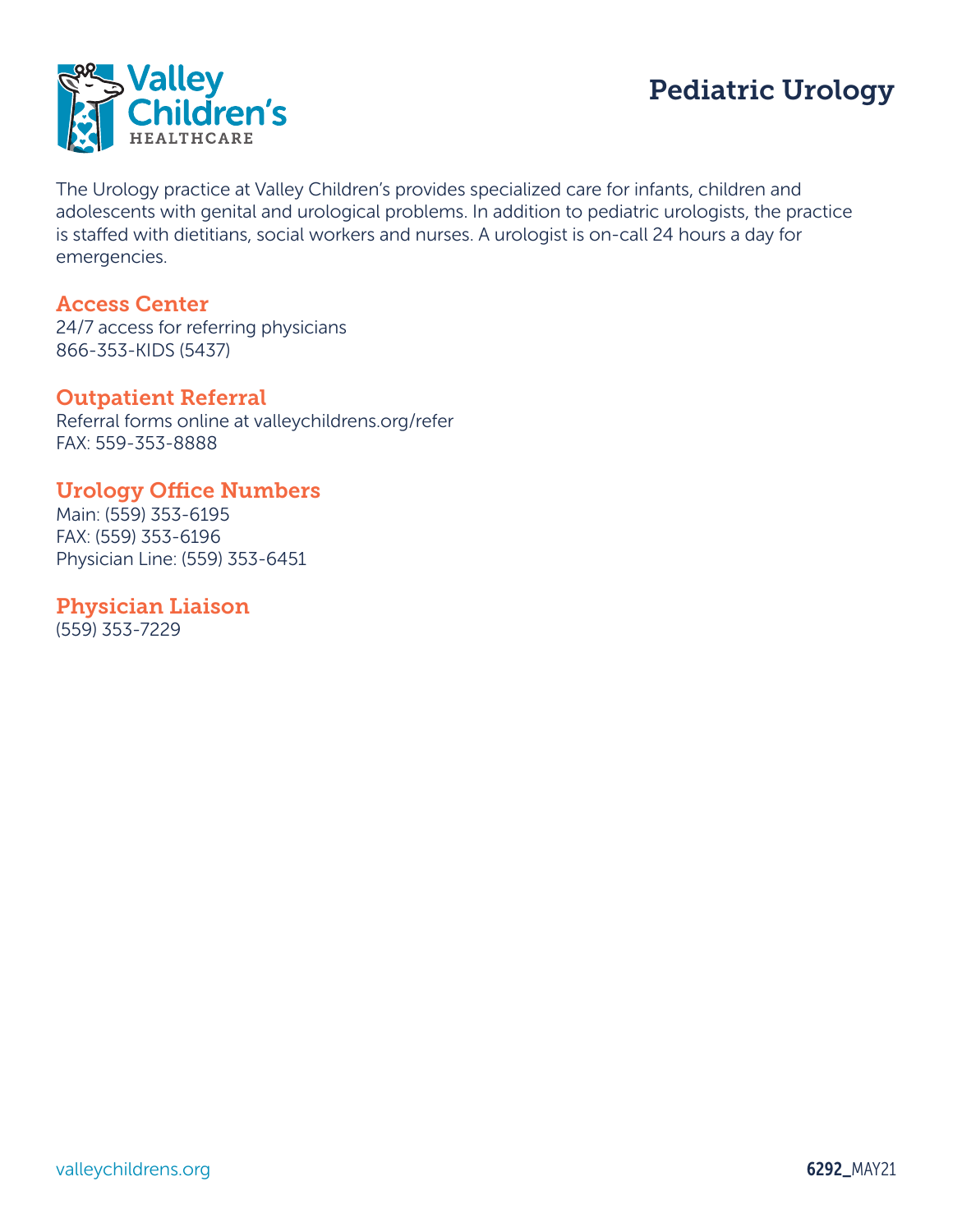

### Pediatric Urology Consultant Reference Guide

A pediatric urologist has completed a residency in urology, is certified by the American Board of Urologic Surgery and boarded in the sub-specialty of Pediatric Urology, and has completed additional training in a pediatric urology fellowship. In select situations, a urologist may have gained a lifetime of pediatric experience but started practice before such fellowships were available. For purposes of developing these guidelines, the following group definitions are used: infant (0–1 year), child (2–12 years) and adolescent (13–18 years).

- Undescended testicles and elective congenital hydrocele/hernia are optimally corrected in infancy or early childhood.
- Hypospadias: chordee, buried penis, COMPLEX congenital urologic conditions: epispadias, prune belly syndrome, urachal remnants are usually repaired in infancy or early childhood; the operation should be performed by a pediatric urologist.
- Complex congenital urologic problems (e.g., duplex systems, ureterocele, bladder exstrophy, moderate or severe vesicoureteral reflux, posterior urethral valves) should preferably be managed by a pediatric urologist.
- Solid malignancies: childhood solid/cystic benign or malignant tumors of the bladder/ prostate, kidney, testicles should be treated from the outset by a pediatric urologist in conjunction with a pediatric medical cancer specialist.
- Disorders of sexual development (ambiguous genitalia) conditions should be co managed from the outset by the primary care pediatrician and a pediatric urologist. The management team should include a pediatric endocrinologist and a psychologist in consultation with the primary care pediatrician and pediatric urologist.
- Cystoscopic procedures in infants and children preferably should be performed by a pediatric urologist.
- A pediatric urology consultation should be considered when a child has prolonged, severe daytime voiding difficulty.
- A pediatric urologist should be involved in the care of children with spinal cord disorders (eg, spinal cord injuries, myelomeningocele).
- Infants or children with major urologic injuries should be stabilized at the nearest medical center and then transported to a pediatric trauma center.
- Infants or children with testicular torsion should be evaluated and operated on promptly at the nearest medical center.
- When a urinary tract abnormality has been identified prenatally, a pediatric urologist should be consulted as a member of the fetal treatment team.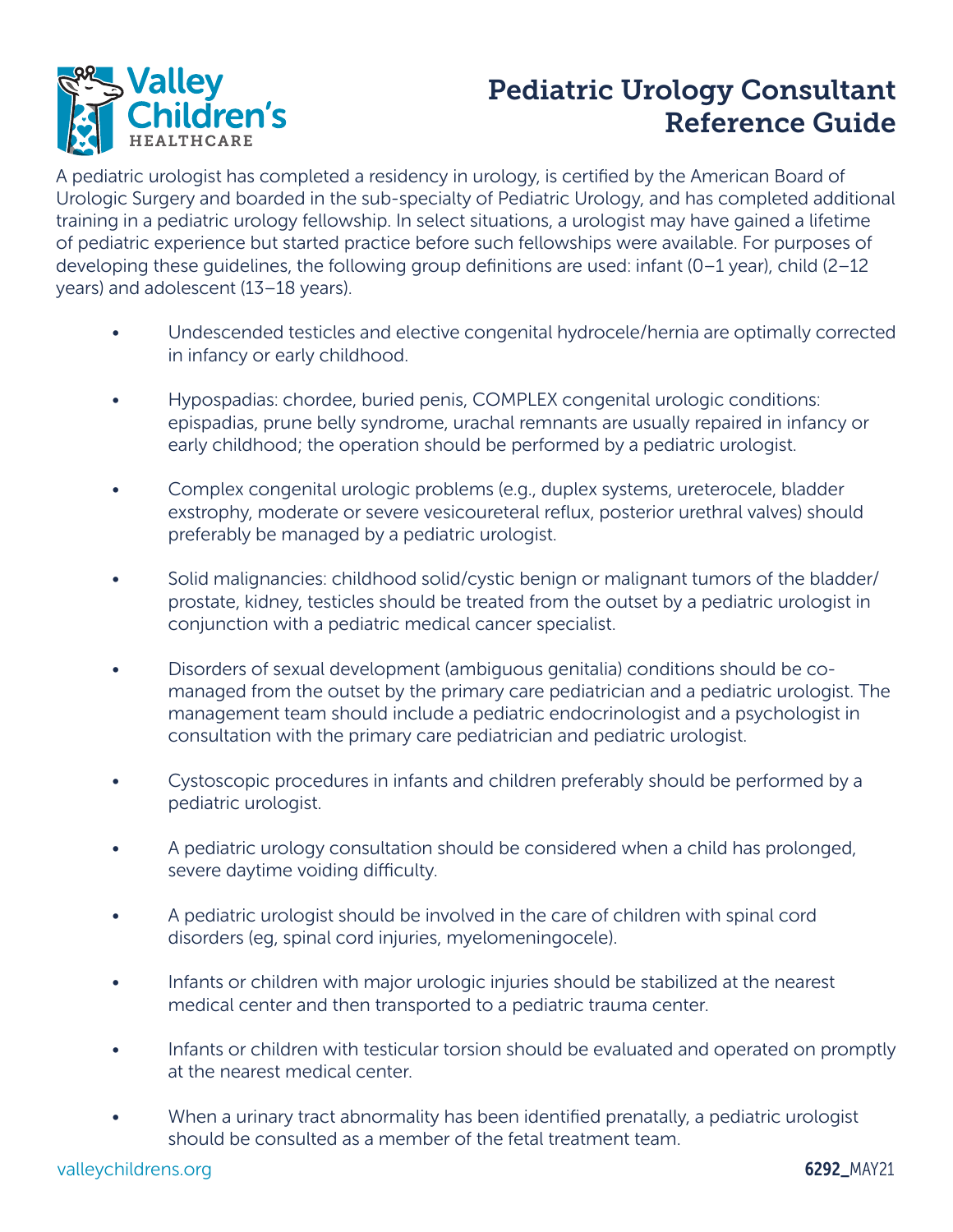# Pediatric Urology Consultant Reference Guide

| <b>Disease State</b>                            | <b>Suggested Work-up and</b><br><b>Initial Management</b>                                                                                                     | <b>When to Refer</b>                                              |
|-------------------------------------------------|---------------------------------------------------------------------------------------------------------------------------------------------------------------|-------------------------------------------------------------------|
| Febrile UTI - boy/girl < 2 mo.                  | Ucx, UA, Chem 7/Basic Metabolic Panel, Renal/Bladder<br>Ultrasound and VCUG. Prophylactic antibiotics                                                         | After Imaging Studies                                             |
| Febrile UTI - boy/girl 2-24 mo.                 | Ucx, UA, Chem 7/Basic Metabolic Panel, Renal/<br>Bladder Ultrasound and VCUG only if Renal/Bladder<br>Ultrasound abnormal. Prophylactic antibiotics           | After Imaging Studies                                             |
| <b>Diurnal Urinary</b><br>Incontinence +/- UTI  | Ucx, UA, Renal/Bladder Ultrasound, Timed Voiding,<br>Bowel Management, Prophylactic Antibiotics for<br>recurrent UTI                                          | No Response to initial Rx, >6 yr. old                             |
| Spina Bifida/Neurogenic<br>Bladder of any cause | Renal/Bladder Ultrasound, VCUG, Chem 7/Basic<br>Metabolic Panel                                                                                               | Upon diagnosis                                                    |
| <b>Urinary Stones</b>                           | CT A/P w/o contrast, KUB, UA, Ucx                                                                                                                             | Upon diagnosis                                                    |
| Microscopic Hematuria                           | UA, Ucx, random urinary calcium and creatinine<br>(NL<0.18), +/- Renal/Bladder Ultrasound                                                                     | To Nephrology, Urology for<br>abnormal ultrasound                 |
| Prenatal Hydronephrosis                         | Renal/Bladder Ultrasound, VCUG at birth. Repeat<br>Renal/Bladder Ultrasound in 2wks (MAG-3 renal scan<br>with Lasix at 1 month). Chem 7/Basic Metabolic Panel | Prenatal counseling for parents.<br>Baby post-birth after studies |
| Hydronephrosis                                  | Renal/Bladder Ultrasound, VCUG, Ucx, UA,<br>Chem 7/Basic Metabolic Panel                                                                                      | Any abnormality                                                   |
| Multicystic Renal Dysplasia                     | Renal/Bladder Ultrasound, VCUG, Ucx, UA,<br>Chem 7/Basic Metabolic Panel                                                                                      | Prenatal counseling for parents.<br>Baby post-birth after studies |
| <b>Kidney Tumor</b>                             | CT A/P w/ AND W/o IV Contrast                                                                                                                                 | Immediately after confirmation                                    |
| <b>Vesicoureteral Reflux</b>                    | Renal/Bladder Ultrasound, VCUG, Ucx, UA,<br>Chem 7/Basic Metabolic Panel                                                                                      | Upon diagnosis                                                    |
| Ureterocele                                     | Renal/Bladder Ultrasound, VCUG, Ucx, UA,<br>Chem 7/Basic Metabolic Panel                                                                                      | Upon diagnosis                                                    |
| <b>Ectopic Ureter</b>                           | Renal/Bladder Ultrasound, VCUG, Ucx, UA,<br>Chem 7/Basic Metabolic Panel                                                                                      | Upon diagnosis                                                    |
| Megaureter                                      | Renal/Bladder Ultrasound, VCUG, Ucx, UA,<br>Chem 7/Basic Metabolic Panel                                                                                      | Upon diagnosis                                                    |
| <b>Renal/Ureteral Duplication</b>               | Renal/Bladder Ultrasound and VCUG                                                                                                                             | Upon diagnosis                                                    |
| Frequency/Urgency w/o UTI                       | UA, Ucx. Timed Voiding, Bowel Management                                                                                                                      | UTI, Sx. 2 mo, severe Sx                                          |
| <b>Posterior Urethral Valves</b>                | Renal/Bladder Ultrasound, VCUG, Ucx, UA,<br>Chem 7/Basic Metabolic Panel                                                                                      | Upon diagnosis (Urgent)                                           |
| Hypospadias                                     | Renal/Bladder Ultrasound if opening is at or more<br>proximal than penoscrotal junction. Endocrine<br>workup if at least one testis is undescended            | Early Parental Counseling. At 6<br>mo. to plan for surgery        |
| <b>Meatal Stenosis</b>                          | Observe Urine Stream, will deviate laterally or<br>upward/thin stream                                                                                         | Upon diagnosis                                                    |
| Urethrocutaneous Fistula                        | Observe Urine Stream                                                                                                                                          | Upon diagnosis                                                    |